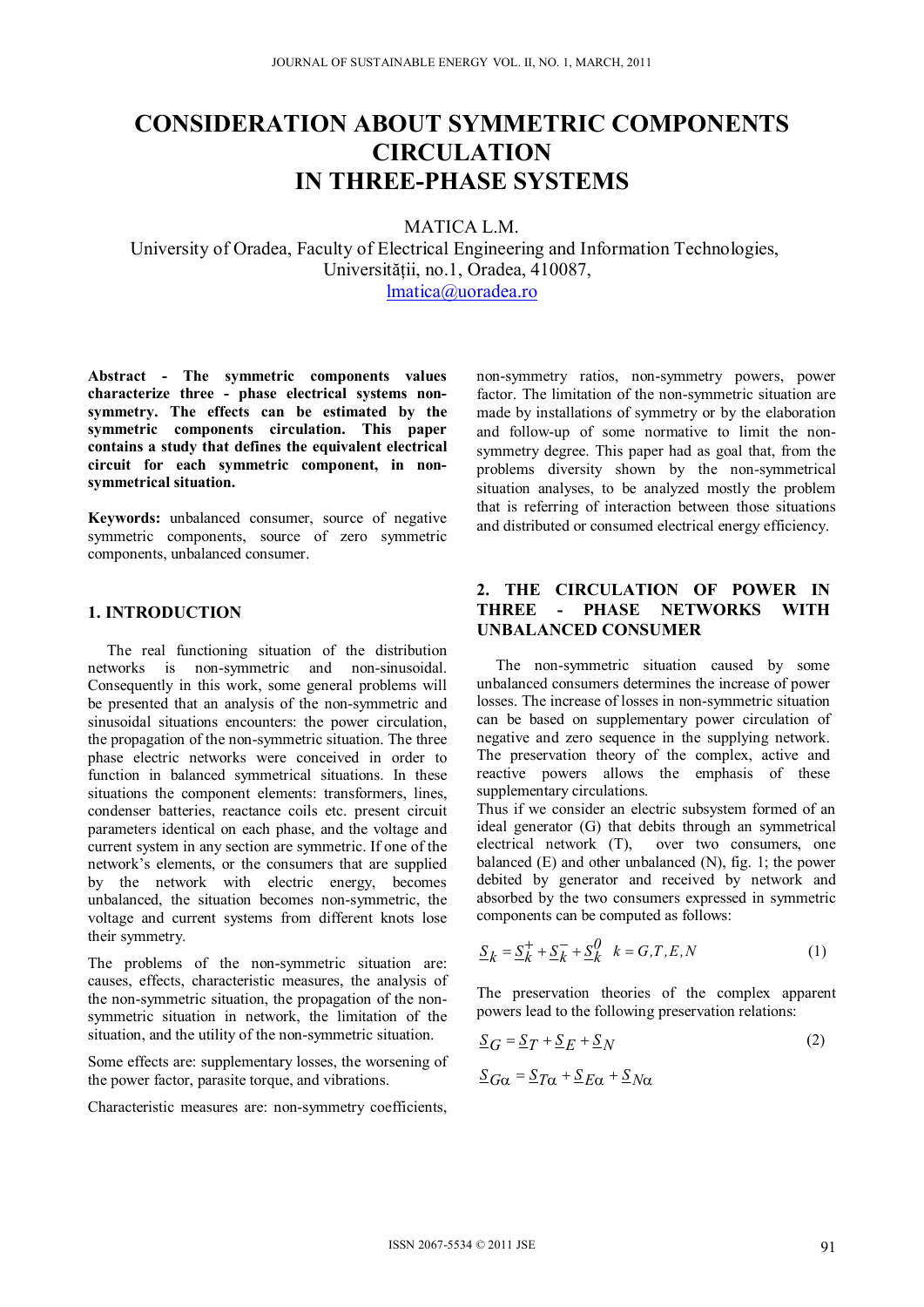

 **Fig.1. The electrical power circulation in an electrical circuit with an unbalanced consumer N.** 

Due to the fact that the generator's electromotive voltages form a symmetric three-phase system, of positive sequence, what results is that this one can debit powers only on positive sequence, so:

$$
P_G = P_G^+ \quad P_G^- = 0 \quad P_G^0 = 0
$$
\n
$$
Q_G = Q_G^+ \quad Q_G^- = 0 \quad Q_G^0 = 0
$$
\n(3)

The positive power components flow from the generator. The overall equations for the active and reactive powers become:

$$
P_G^+ = P_T^+ + P_E^+ + P_N^+, \nQ_G^+ = Q_T^+ + Q_E^+ + Q_N^+,
$$
\n(4)

$$
P_T^- + P_E^- + P_N^- = 0;
$$
  
\n
$$
Q^- + Q^- + Q^- = 0.
$$
\n(5)

$$
Q_T^- + Q_E^- + Q_N = 0;
$$
  

$$
P^0 + P^0 + P^0 = 0
$$

$$
P_T^0 + P_E^0 + P_N^0 = 0
$$
  
\n
$$
Q_T^0 + Q_E^0 + Q_N^0 = 0
$$
\n(6)

The relations above show that the element which introduces the non-symmetry is the unbalanced consumer, fig.1. The positive power components flow from the generator. Consequently the electric generator debits powers to two consumers only on positive sequence, and the unbalanced consumer is the one that receives on positive sequence a higher power than it is necessary. A part from it is converted in powers of negative and zero sequence that it is injected again in

network, and at the balanced consumer, supplementing this way the power losses. In these circumstances, the networks of negative and zero sequence, corresponding to some three-phase networks that supply the unbalanced consumers, are no longer passive. It presents currents sources of negative and zero sequence, all these being exactly the unbalanced consumers. If the sources that supply the network are ideal, the voltages of negative and zero sequence at the unbalanced consumers' terminals correspond to voltage fallings on the sequence impedance and the network elements (line, transformers, coils, condensers). The source of the negative and zero power components is the unbalanced consumer.

## **3. THE CIRCULATION OF POWER IN THREE -PHASE NETWORKS WITH UNBALANCED CONSUMER.**

In the condition presented above, the non-symmetrical situation must be analyzed in the plan of each symmetrical component. In the plan of positive sequence the power source is represented by the generators from the electro-energetic system. In the plan of negative or zero sequence components, the sources of currents debited in the electrical network are the unbalanced consumers. This is an analyze method. The situation is that the currents are nonsymmetrical. Moreover, if the consumer is unbalanced, the corresponding network is decomposed in three sequence networks namely: positive, negative and zero.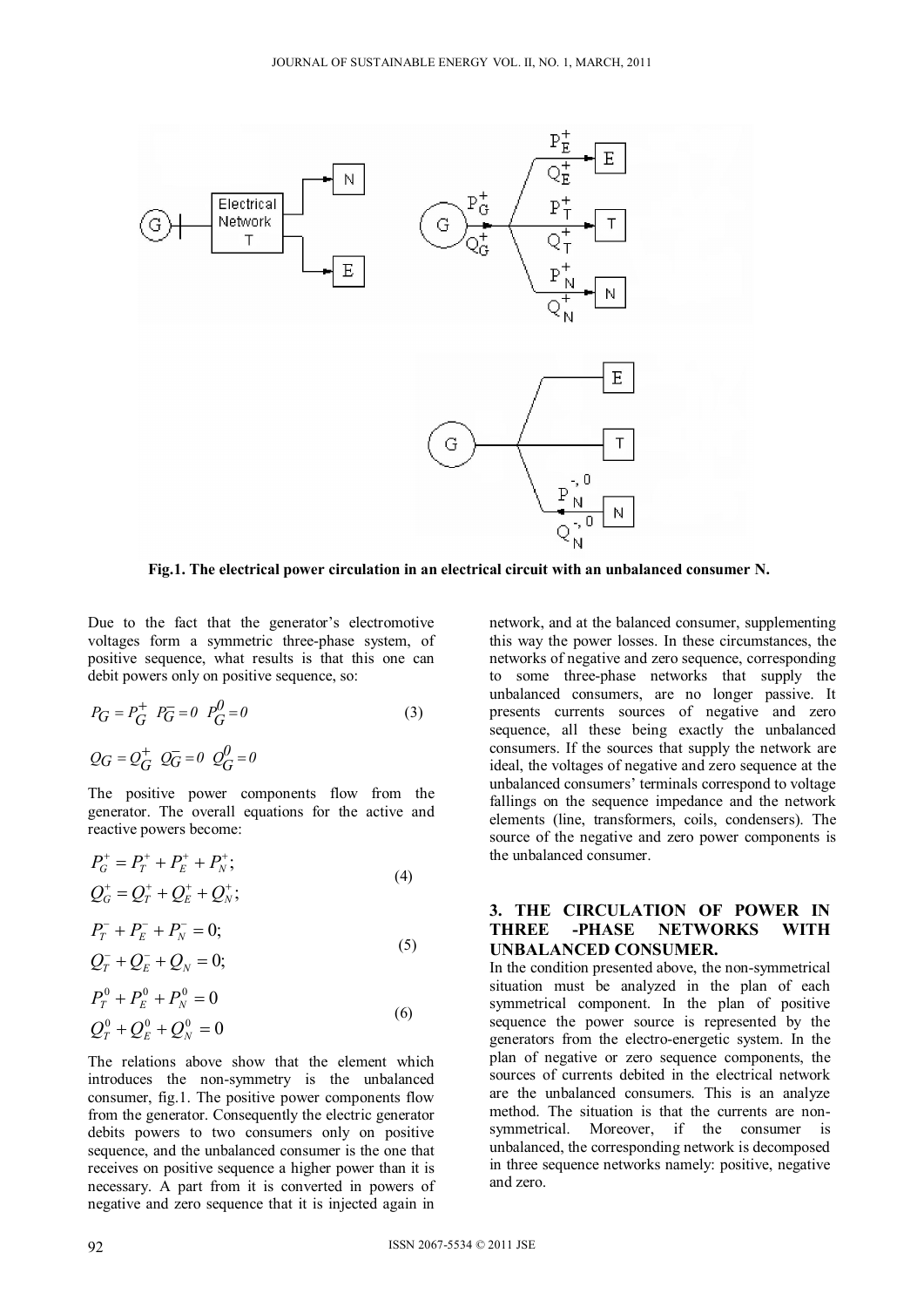

**Fig.2. Positive sequence structure of considered electrical network.** 



**Fig.3. Negative sequence structure of considered electrical network**.



#### **Fig.4. Zero sequence structure of considered electrical network**.

The zero components do not flow to the generators because the generators have adapted protection.

## **4. CONSIDERATIONS ABOUT NON-SYMMETRIC CONSUMER IN AN ELECTRICAL SYSTEM.**

 Let consider the optimum situation where the consumers are uniform distributed between the three phase:

$$
\underline{Z}_R = \underline{Z}_S = \underline{Z}_T = \frac{\underline{Z}}{3} \tag{7}
$$

In those situations, the currents and the voltages, upon the three phases, form a symmetric system, the active power losses, in the electrical network, has the value [7]:

$$
\Delta P_{\text{sim}} = 3 \cdot R \cdot I_{\text{sim}}^2 \tag{8}
$$

, where  $I_{sim}$  is the symmetric electrical current through each phase.

 In non-symmetric situations, the impedances are not equal:

$$
\underline{Z}_R \neq \underline{Z}_S \neq \underline{Z}_T \neq \frac{\underline{Z}}{3}
$$
 (9)

In those situations, the electrical active power losses, in low voltage electrical networks, can be computed by relationship:

$$
\Delta P_{\text{nesim}} = (I_R^2 + I_S^2 + I_T^2) \cdot R =
$$
  
= 3 \cdot (I\_+^2 + I\_-^2 + I\_0^2) \cdot R (10)

In an electrical network with four conductors, the same relationship is where index *n* represents the fourth conductor:

$$
\Delta P_{\text{nesim}} = (I_R^2 + I_S^2 + I_T^2) \cdot R + I_n^2 \cdot R_n =
$$
  
= 3 \cdot (I\_+^2 + I\_-^2 + I\_0^2) + 3 \cdot I\_0^2 \cdot R\_n =  
= 3 \cdot (I\_+^2 + I\_-^2) \cdot R + 3 \cdot I\_0^2 \cdot R \cdot \left(1 + 3 \cdot \frac{R\_n}{R}\right) (11)

From the previous relationships, it can be computed the ratio  $\frac{\Delta P_{\text{nesim}}}{\Delta P_{\text{ensim}}}.$ 

$$
10 \frac{7 \text{m} \cdot \text{m}}{\Delta P_{\text{sim}}}
$$

J.

The same ratio can be computed by another method, described as follow; so in non-symmetric situations, the electrical active power losses can be compute as:

$$
\Delta P_{\text{Resim}} = 3 \cdot R \cdot I_e^2 =
$$
  
= 3 \cdot R \cdot \sqrt{\frac{I\_R^2 + I\_S^2 + I\_T^2 + I\_n^2 \cdot R\_n}{3} + \frac{I\_R^2 \cdot R\_n}{2}} (12)

In symmetric situations, considering the equivalent electrical voltage, the electrical active power losses are:

$$
\Delta P_{sim} = 3 \cdot R \cdot I_{sim}^{2}
$$
\n
$$
I_{sim} = \frac{3 \cdot U_{e}}{3 \cdot Z} = \frac{3 \cdot U_{e}}{U_{R}/I_{R} + U_{S}/I_{S} + U_{T}/I_{T}}
$$
\n
$$
U_{e} = \sqrt{\frac{U_{R}^{2} + U_{S}^{2} + U_{T}^{2}}{3}}
$$
\n(13)

The value that we defined as non-symmetry ratio, results from the relationships 12 and 13: